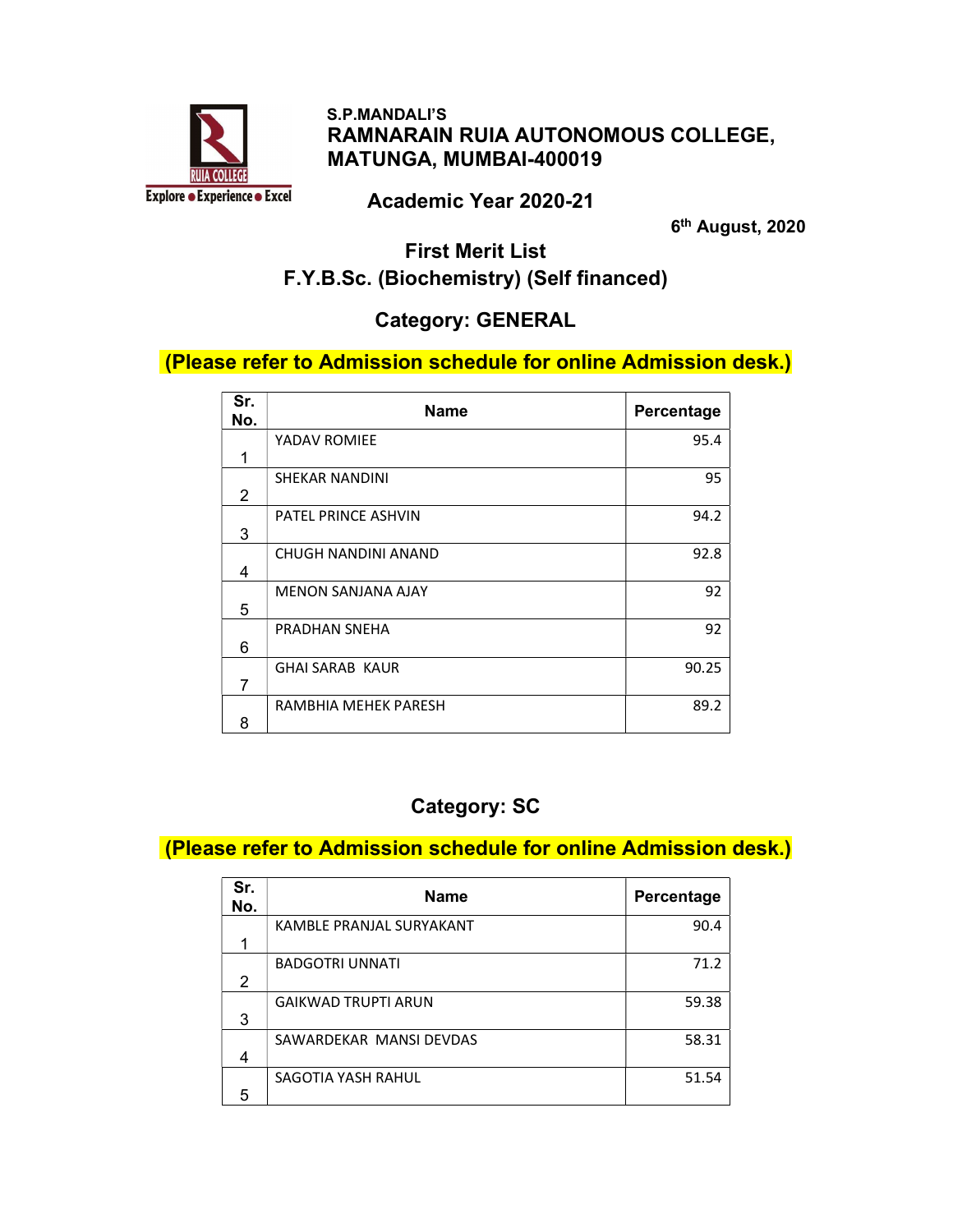## Category: NTB

(Please refer to Admission schedule for online Admission desk.)

| Sr.<br>No. | <b>Name</b>        | Percentage |
|------------|--------------------|------------|
|            | YADAV SAKSHI DILIP | 65.85      |
|            |                    |            |

# Category: NTC

### (Please refer to Admission schedule for online Admission desk.)

| Sr.<br>No. | <b>Name</b>         | Percentage |
|------------|---------------------|------------|
|            | PINGLE SIDDHI ANANT | 54.62      |
|            |                     |            |

# Category: OBC

### (Please refer to Admission schedule for online Admission desk.)

| Sr.<br>No. | <b>Name</b>                  | Percentage |
|------------|------------------------------|------------|
|            | <b>MAHURE AARYA ARPAN</b>    | 87.69      |
| 2          | ROHOKALE PRATHAMESH YASHWANT | 78.62      |
| 3          | PATIL PRERNA GANESH          | 76.46      |
| 4          | <b>GHARAT RIYA DINESH</b>    | 74.77      |
| 5          | CHAKOLE NIRANJAN GAJANAN     | 72         |
| 6          | WAYCHAL ADITYA GIRISH        | 69.69      |
|            | THAKUR SIDDHI RAKESH         | 68.77      |

## Category: SBC

(Please refer to Admission schedule for online Admission desk.)

| Sr.<br>No. | <b>Name</b>             | Percentage |
|------------|-------------------------|------------|
|            | ALISHETTY JYOTI PRAKASH | 67.23      |
|            |                         |            |